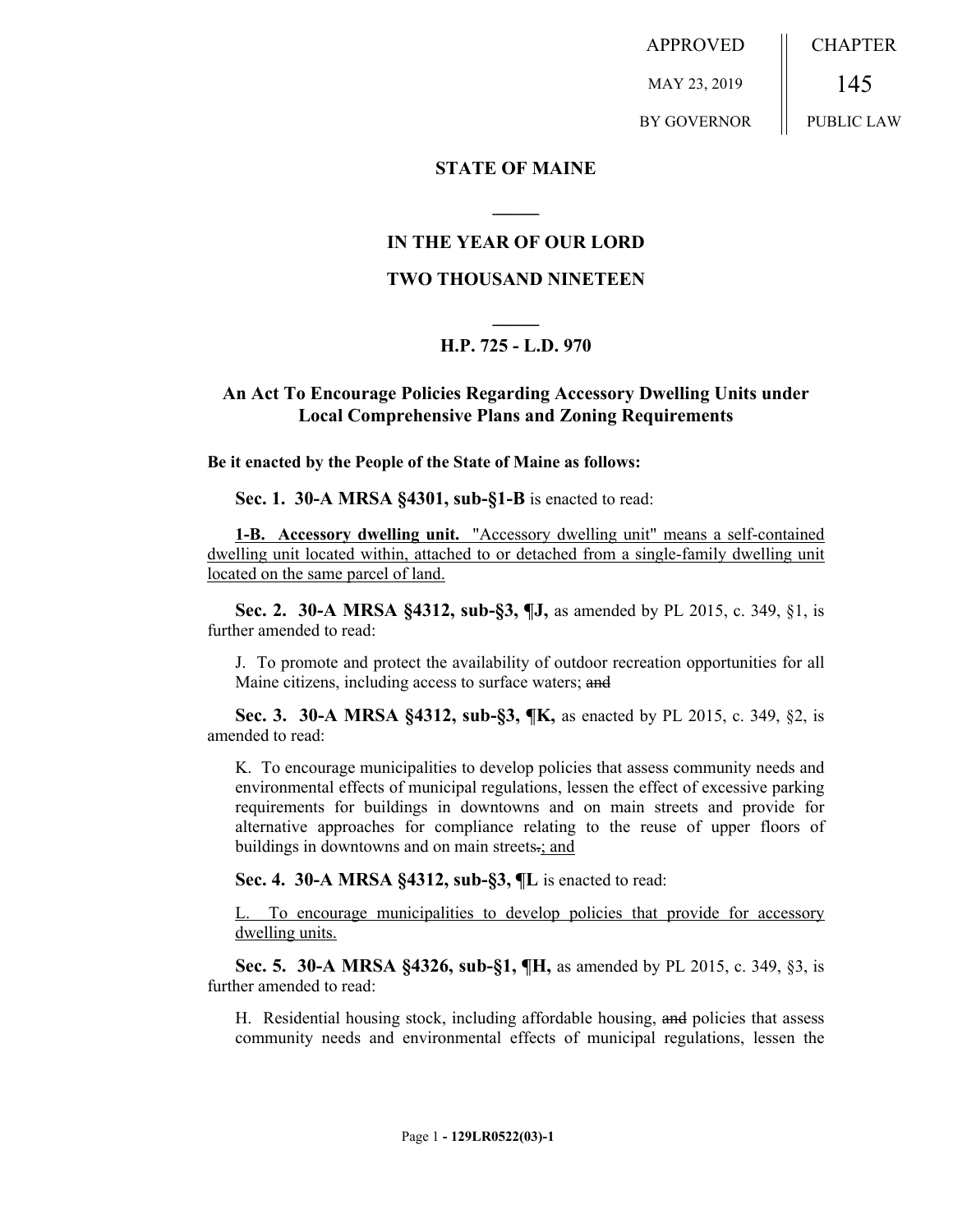effect of excessive parking requirements for buildings in downtowns and on main streets and provide for alternative approaches for compliance relating to the reuse of upper floors of buildings in downtowns and on main streets and policies that provide for accessory dwelling units;

**Sec. 6. 30-A MRSA §4326, sub-§3-A, ¶G,** as amended by PL 2015, c. 349, §4, is further amended to read:

G. Ensure that the municipality's or multimunicipal region's land use policies and ordinances encourage the siting and construction of affordable housing within the community and comply with the requirements of section 4358 pertaining to individual mobile home and mobile home park siting and design requirements. The municipality or multimunicipal region shall seek to achieve a level of at least 10% of new residential development, based on a 5-year historical average of residential development in the municipality or multimunicipal region, that meets the definition of affordable housing. A municipality or multimunicipal region is encouraged to seek creative approaches to assist in the development of affordable housing, including, but not limited to<del>, cluster housing, reduced minimum lot and frontage</del> sizes, increased residential densities, use of municipally owned land and establishment of policies that assess community needs and environmental effects of municipal regulations, lessen the effect of excessive parking requirements for buildings in downtowns and on main streets and provide for alternative approaches for compliance relating to the reuse of upper floors of buildings in downtowns and on main streets;:

(1) Cluster housing;

- (2) Reduced minimum lot and frontage sizes;
- (3) Increased residential densities;
- (4) Use of municipally owned land;
- (5) Establishment of policies that:

(a) Assess community needs and environmental effects of municipal regulations;

(b) Lessen the effect of excessive parking requirements for buildings in downtowns and on main streets; and

(c) Provide for alternative approaches for compliance relating to the reuse of upper floors of buildings in downtowns and on main streets; and

(6) Provisions for accessory dwelling units;

**Sec. 7. 30-A MRSA §4326, sub-§3-A, ¶J,** as amended by PL 2015, c. 349, §5, is further amended to read:

J. Develop management goals for great ponds pertaining to the type of shoreline character, intensity of surface water use, protection of resources of state significance and type of public access appropriate for the intensity of use of great ponds within the municipality's or multimunicipal region's jurisdiction; and